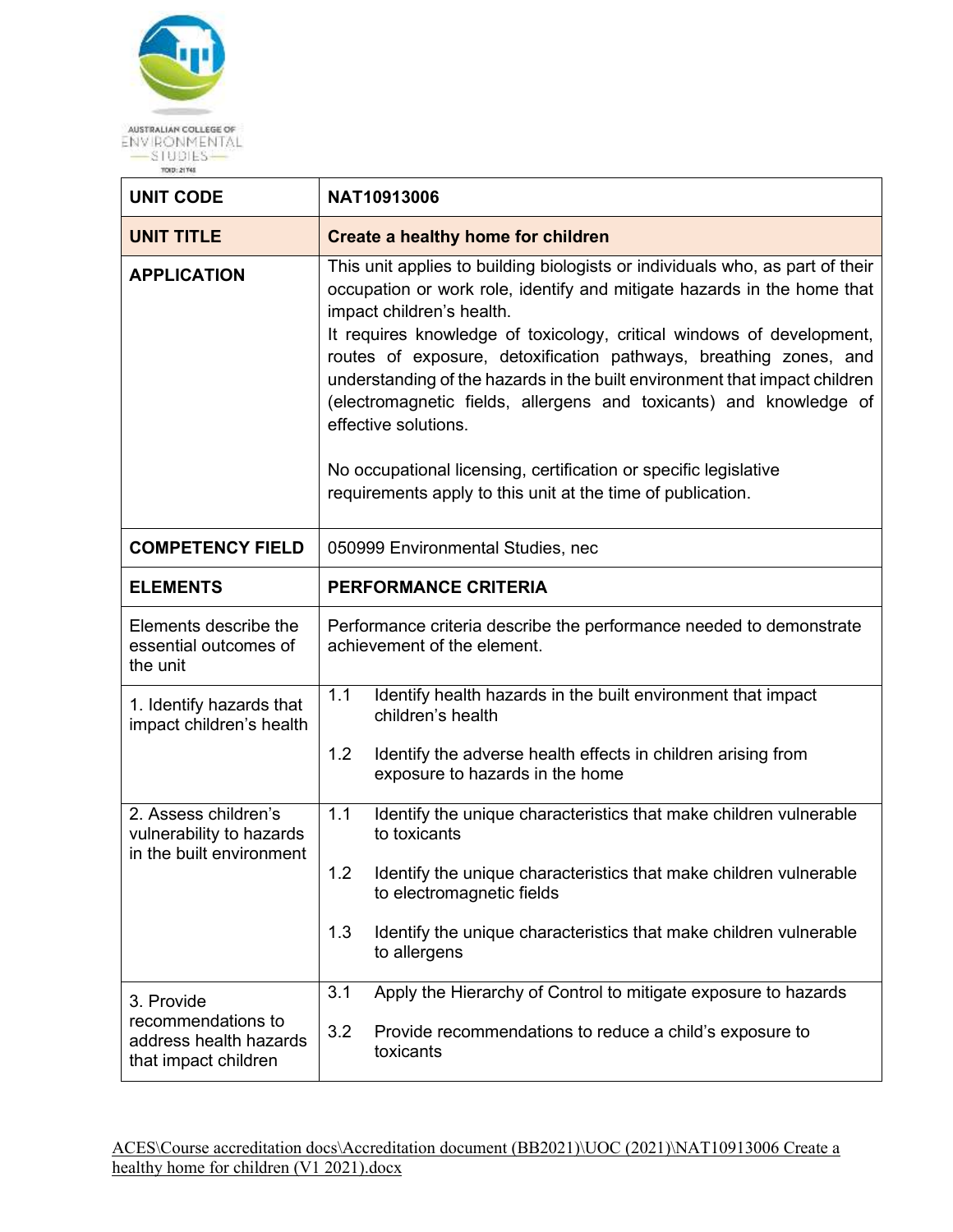

|                      | 3.3 | Provide recommendations to reduce a child's exposure to<br>electromagnetic fields          |
|----------------------|-----|--------------------------------------------------------------------------------------------|
|                      | 3.4 | Recommend ways to reduce a child's exposure to allergens                                   |
| 4. Document findings | 4.1 | Compile and document findings obtained from researching<br>children's environmental health |
|                      | 4.2 | Identify key personnel to assist in establishing a healthy home for<br>children            |
|                      | 4.3 | Identify suppliers of products to assist in establishing a healthy<br>home for children    |

## **FOUNDATION SKILLS**

*Foundation skills essential to performance in this unit, but not explicit in the performance criteria are listed here, along with a brief context statement.* 

| <b>Skill</b>       | <b>Description</b>                                                                                                                                                                                                             |
|--------------------|--------------------------------------------------------------------------------------------------------------------------------------------------------------------------------------------------------------------------------|
| Reading skills to: | Read and comprehend a range of texts from a range of<br>sources and in varying formats in order to form opinion                                                                                                                |
|                    | Evaluate the usefulness of texts to meet the purpose                                                                                                                                                                           |
|                    | Evaluate the credibility and relevance of information and<br>ideas as part of the reading process                                                                                                                              |
|                    | Understand an increasing number of uncommon words and<br>abstractions                                                                                                                                                          |
|                    | Select references relevant to purpose                                                                                                                                                                                          |
| Writing skills to: | Produce, edit and proofread documents to ensure clarity of<br>meaning, accuracy and consistency of information                                                                                                                 |
|                    | Address the context, purpose and audience when<br>generating text                                                                                                                                                              |
|                    | Integrate information and ideas from a range of sources,<br>e.g. course materials, governmental and non-governmental<br>organisations specialising in environmental health and<br>children's health, and suppliers of products |
|                    | Relay/report researched information using clear and direct<br>language appropriate to the reader/audience                                                                                                                      |
|                    | Validate findings where appropriate                                                                                                                                                                                            |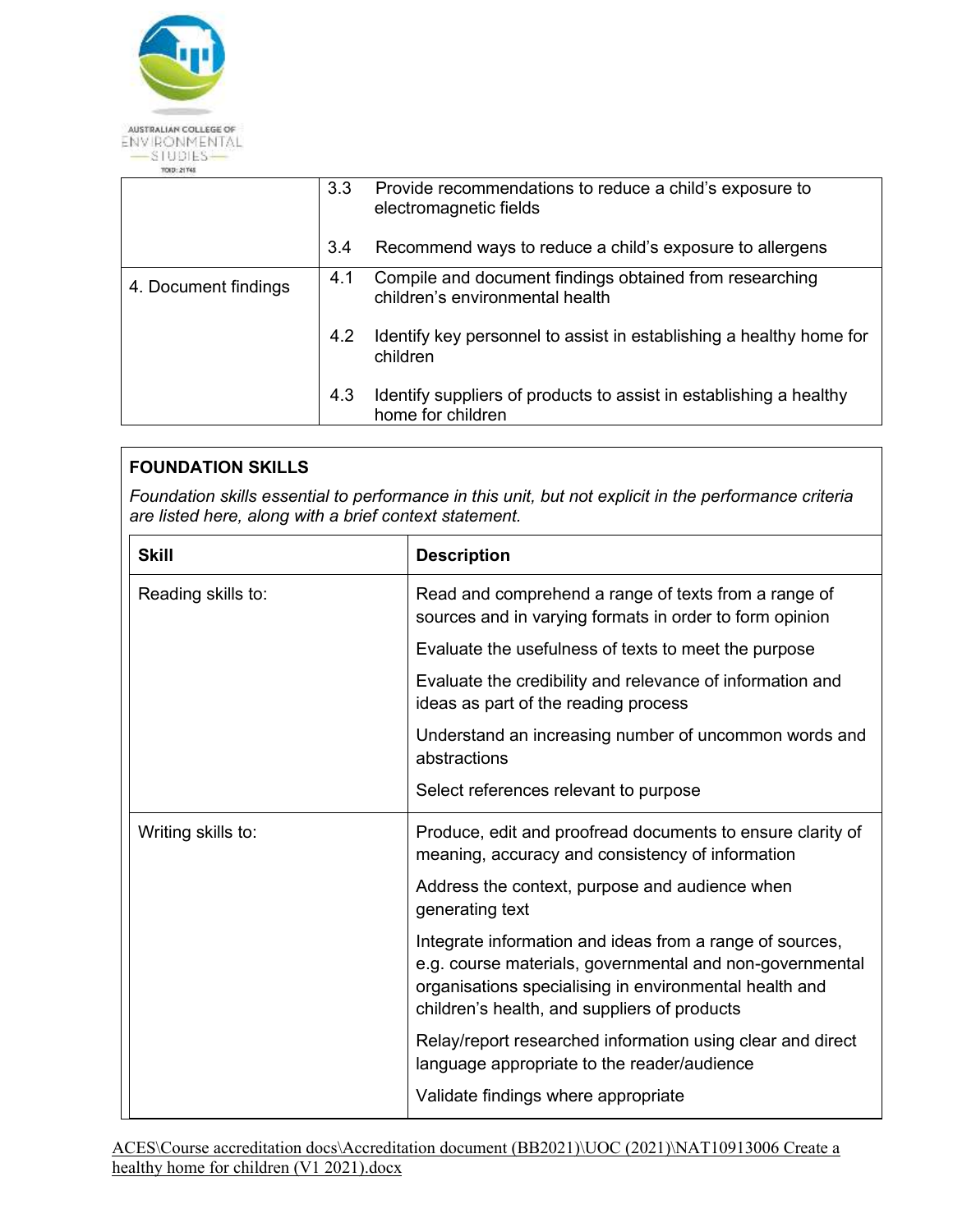

| Oral communication skills to:             |                                          |                           | Listen strategically to gather verbal information from videos,<br>YouTube clips and lectures.                                                                                      |                 |  |
|-------------------------------------------|------------------------------------------|---------------------------|------------------------------------------------------------------------------------------------------------------------------------------------------------------------------------|-----------------|--|
| Numeracy skills to:                       |                                          | outcome                   | Use mathematical skills to interpret symbols, tables, graphs,<br>formulae, algebraic representation and charts (where<br>applicable) to decide on the appropriate accuracy for the |                 |  |
| Learning skills to:                       |                                          |                           | Actively and independently seeks a range of new<br>information through research.                                                                                                   |                 |  |
|                                           |                                          |                           | Reflect on researched material                                                                                                                                                     |                 |  |
|                                           |                                          |                           | Reinforce learning by applying new knowledge gained<br>through research                                                                                                            |                 |  |
|                                           |                                          |                           | Checks on updates within the field of children's<br>environmental health                                                                                                           |                 |  |
| Problem-solving skills to:                |                                          |                           | Interpret case studies, identify sources of hazards in the<br>built environment that impact children's health and provide<br>solutions to minimise exposure                        |                 |  |
| Self-management skills to:                |                                          | material.                 | Use simple organising methods to manage reference                                                                                                                                  |                 |  |
| Technology skills to:                     |                                          |                           | Use software capabilities to insert references.                                                                                                                                    |                 |  |
|                                           |                                          |                           | Use software and the internet to store and access<br>information and project documentation.                                                                                        |                 |  |
| <b>UNIT MAPPING</b><br><b>INFORMATION</b> | Code and Title<br><b>Current Version</b> |                           | Code and Title<br><b>Previous Version</b>                                                                                                                                          | Comments        |  |
|                                           | NAT10913006 Create a                     | healthy home for children | BLDBIO606 Create a<br>healthy home for children                                                                                                                                    | Equivalent unit |  |

| I TITLE            | <b>Assessment Requirements for</b><br>NAT10913006 Create a healthy home for children |
|--------------------|--------------------------------------------------------------------------------------|
| <b>PERFORMANCE</b> | The learner must show evidence of the ability to complete tasks outlined in          |
| <b>EVIDENCE</b>    | elements and performance criteria of this unit, and manage tasks and                 |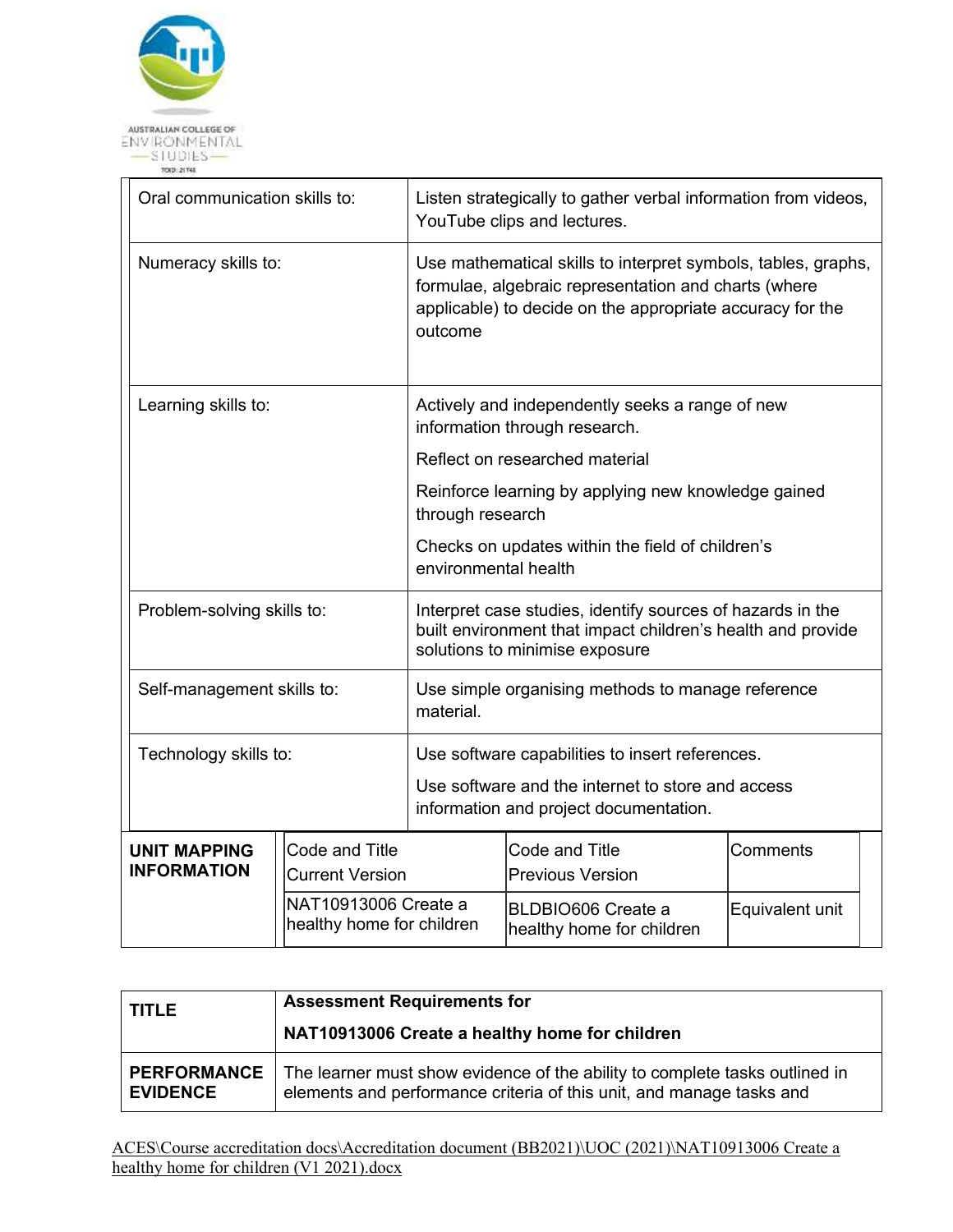

|                                     | contingencies in the context of the role of a Building Biology Consultant.<br>There must be demonstrated evidence that the learner has completed the<br>following tasks:                                                                                                            |
|-------------------------------------|-------------------------------------------------------------------------------------------------------------------------------------------------------------------------------------------------------------------------------------------------------------------------------------|
|                                     | Used authoritative sources of information in the field of children's<br>environmental health                                                                                                                                                                                        |
|                                     | Identified children's susceptibility to toxicants, allergens and<br>electromagnetic fields                                                                                                                                                                                          |
|                                     | Researched adverse health effects arising from children's exposure to<br>$\bullet$<br>toxicants, allergens and electromagnetic fields in the home                                                                                                                                   |
|                                     | Applied the Hierarchy of Control to mitigate exposure to health hazards in<br>the built environment                                                                                                                                                                                 |
|                                     | Provided recommendations to reduce a child's exposure to toxicants,<br>allergens and electromagnetic fields in the home                                                                                                                                                             |
|                                     | Identified key personnel and suppliers required to assist in establishing a<br>healthy home for a child                                                                                                                                                                             |
|                                     | Used computer software to conduct research                                                                                                                                                                                                                                          |
|                                     |                                                                                                                                                                                                                                                                                     |
| <b>KNOWLEDGE</b><br><b>EVIDENCE</b> | The learner must be able to demonstrate essential knowledge required to<br>effectively do the tasks outlined in elements and performance criteria of this<br>unit, and manage the tasks and contingencies in the context of variable<br>building sites. This includes knowledge of: |
|                                     | Analysing information from a range of authoritative sources including<br>government, non-government, industry associations and YouTube<br>videos relevant to the field of study.                                                                                                    |
|                                     | Hazards in the built environment that impact children's health<br>$\bullet$                                                                                                                                                                                                         |
|                                     | Children's vulnerability to environmental hazards, including:<br>$\circ$ critical windows of development<br>$\circ$ toxicology<br>$\circ$ breathing zone<br>$\circ$ unique exposure pathways<br>$\circ$ developing organs                                                           |